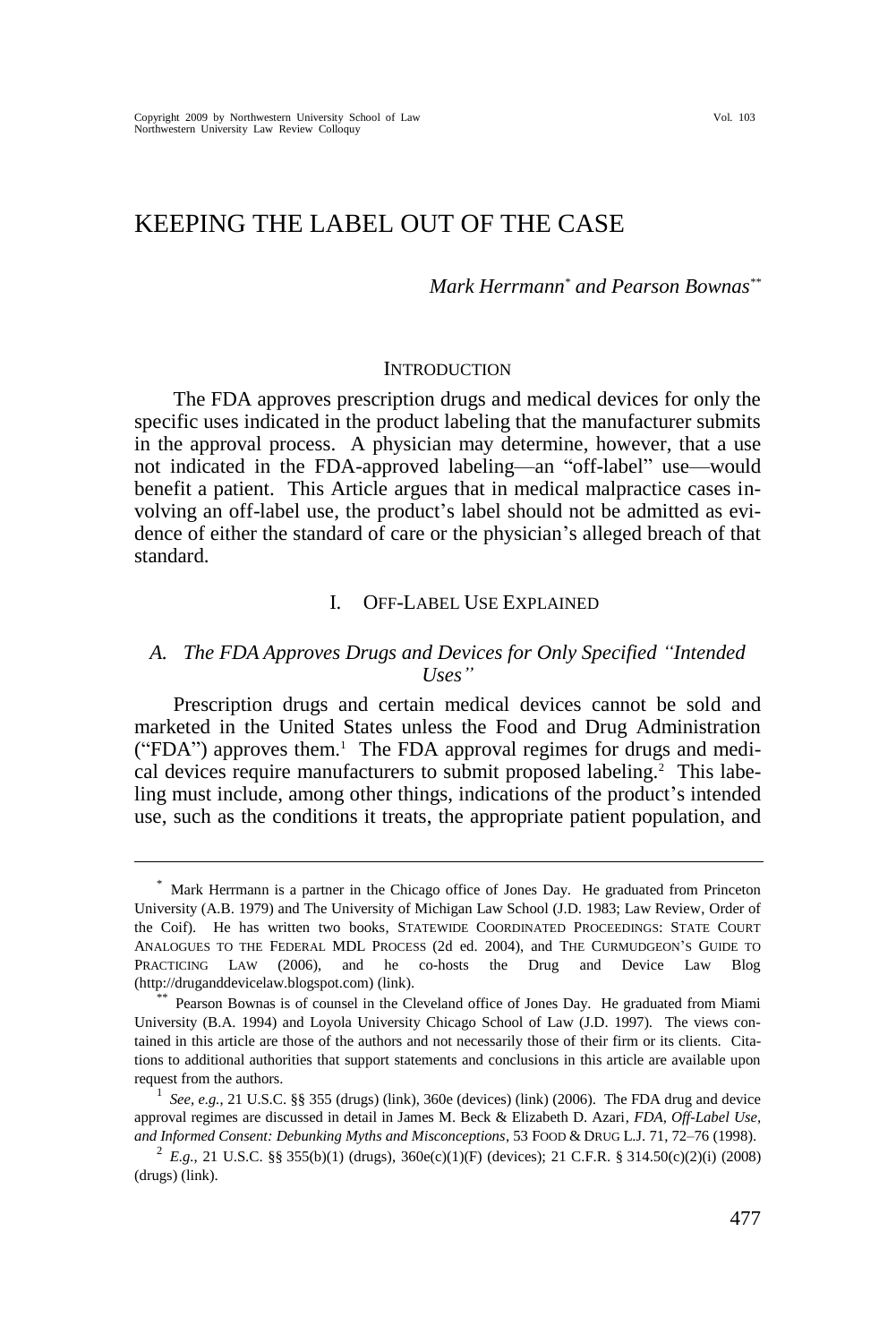administration and dosage information.<sup>3</sup> When the FDA approves a drug or device for sale and marketing, it does so only with respect to the indicated uses. $4$ 

The FDA-approved label may also include "contraindications" and "warnings and precautions." A "contraindication" is a "situation<sup>[]</sup> in which the drug should not be used because the risk of use . . . clearly outweighs any possible therapeutic benefit."<sup>5</sup> "Warnings and precautions" are descriptions of "clinically significant adverse reactions  $\dots$ , other potential safety hazards . . . , limitations in use imposed by them . . . , and steps that should be taken if they occur," as well as any other "information regarding any special care to be exercised by the practitioner for safe and effective use of the drug  $\dots$ ."<sup>6</sup>

The analysis in this Article is limited to off-label uses that are not contraindicated, warned against, or identified by a precaution. In a medical malpractice action involving a use that is contraindicated, for example, the FDA-approved label should be admissible because the FDA has analyzed that very use and concluded that the associated risk is unacceptable.<sup>7</sup> By contrast, in an action involving a use as to which the FDA-approved label is silent, the FDA has not reached the same conclusion. The FDA may simply not have considered the use being litigated, and the label listing the FDAapproved uses is therefore irrelevant to determining whether the standard of care has been met.

# <span id="page-1-0"></span>*B. Off-Label Use Is Widespread*

Although the FDA approves drugs and medical devices for only the uses indicated in the product labeling, drugs and devices may have other, off-label uses that are beneficial.<sup>8</sup> For example, physicians may use a product to treat a disease other than the one (or ones) the drug or device was ap-

 $3\,$  *E.g.*, 21 C.F.R. §§ 201.56(d)(1) [\(link\)](http://edocket.access.gpo.gov/cfr_2008/aprqtr/pdf/21cfr801.109.pdf), 201.57(c)(2)–(3) (drugs) (link), 801.109 (devices) (link) (2008).

<sup>&</sup>lt;sup>4</sup> See, e.g., 21 U.S.C. §§ 355(d) (drugs), 360e(d)(1)(A)(ii), 360e(d)(2)(A)–(B) (devices). *Cf.* 21 C.F.R. § 201.57(c)(2)(ii) ("If there is a common belief that [a] drug may be effective for a certain use or if there is a common use of the drug for a condition, but the preponderance of evidence related to the use or condition shows that the drug is ineffective or that the therapeutic benefits . . . do not generally outweigh its risks, FDA may require [a statement] that there is a lack of evidence that the drug is effective or safe for that use or condition.").

 $5$  21 C.F.R. § 201.57(c)(5).

 $^6$  *Id.* § 201.57(c)(6)(i)–(ii).

<sup>7</sup> For the same reason, in a medical malpractice case involving an "on-label" use, the prescribing physician should be allowed to offer the label as evidence that the FDA has considered that use and determined it to be safe and effective. *See* James R. Bird, Comment, *Package Inserts for Prescription Drugs as Evidence in Medical Malpractice Suits*, 44 U. CHI. L. REV. 398, 445–46 (1977). This Article does not address what, if any, evidence plaintiffs may offer to try to offset that showing.

<sup>8</sup> *See, e.g.*, MayoClinic.com, Off-Label Drugs and Medical Devices: Get the Facts, http://www.mayoclinic.com/health/off-label/DI00088 (last visited Apr. 2, 2009) [\(link\)](http://www.mayoclinic.com/health/off-label/DI00088).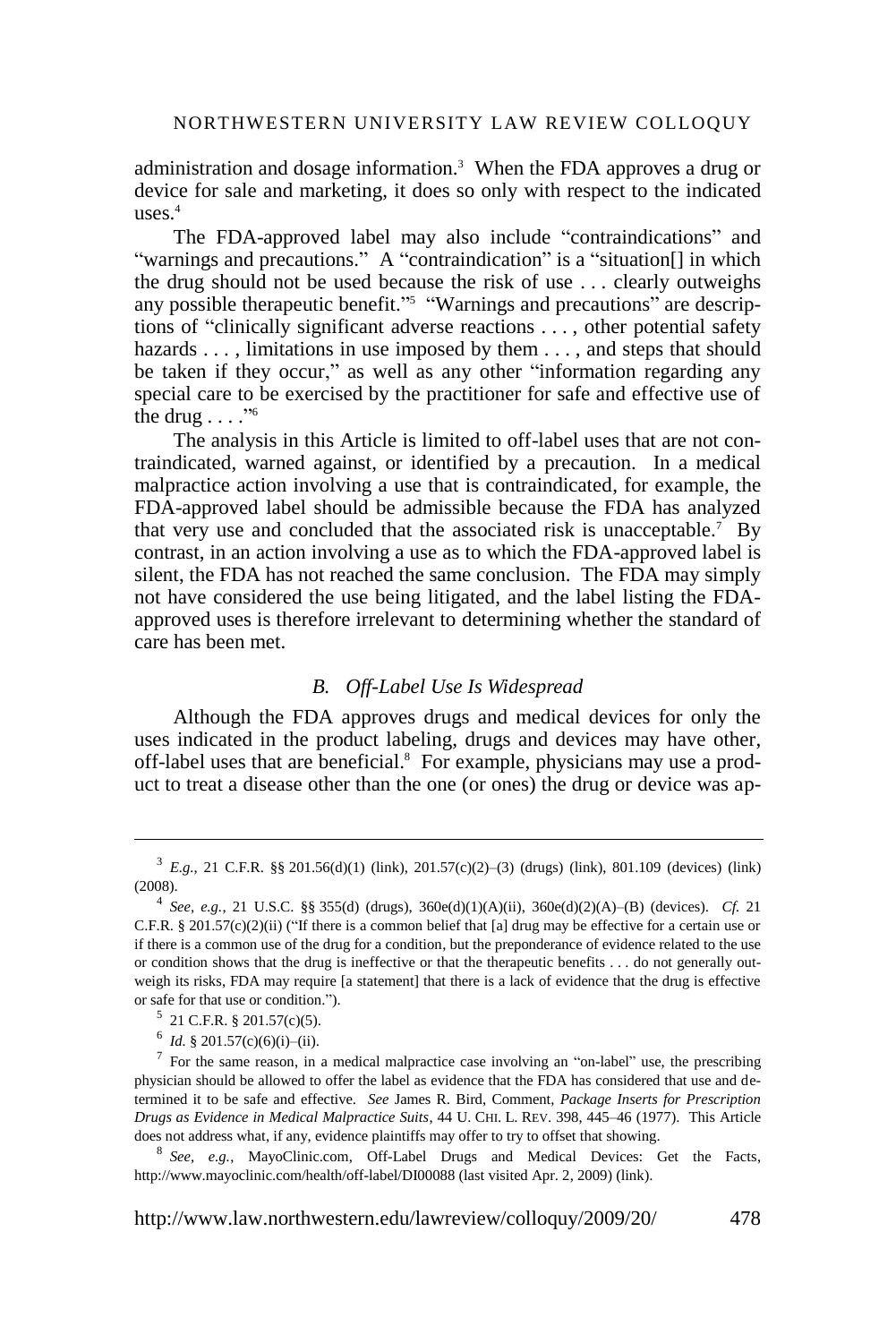proved to treat.<sup>9</sup> Or, physicians may prescribe a drug or device for a person outside the approved patient population.<sup>10</sup> Physicians may also administer drugs by different routes, or in different doses or frequency, than approved by the  $FDA.<sup>11</sup>$ 

<span id="page-2-0"></span>Off-label use of drugs and medical devices is common. Between twenty-five and sixty percent of all drug prescriptions written may be for offlabel uses.<sup>12</sup> For some conditions, the percentage is even higher. One report estimates that sixty-five percent of all cancer drug use is off-label.<sup>13</sup> Other studies estimate that seventy percent of kidney dialysis patients use their equipment off-label,<sup>14</sup> and that more than eighty percent of AIDS patients are receiving at least one off-label drug treatment.<sup>15</sup>

# <span id="page-2-1"></span>II. THE FDA-APPROVED DRUG OR DEVICE LABEL SHOULD NOT BE ADMITTED IN AN OFF-LABEL USE CASE

Virtually all medical treatments carry some degree of risk.<sup>16</sup> When a physician treats a patient with an off-label use and the patient is injured in

11 *Id.*; Lars Noah, *Constraints on the Off-Label Uses of Prescription Drug Products*, 16 J. PROD. & TOXICS LIAB. 139, 140–41 (1994).

12 Beck & Azari, *supra* not[e 1,](#page-0-0) at 80; Noah, *supra* note [11,](#page-2-0) at 139.

 $^{13}$  U.S. GEN. ACCOUNTING OFFICE, PROGRAM EVALUATION & METHODOLOGY DIV. NO. 91-14, OFF-LABEL DRUGS: REIMBURSEMENT POLICIES CONSTRAIN PHYSICIANS IN THEIR CHOICE OF CANCER THERAPIES 13 (1991) [hereinafter GAO REPORT], *available at* http://archive.gao.gov/d18t9/144933.pdf [\(link\)](http://archive.gao.gov/d18t9/144933.pdf). *See also, e.g.*, P. G. Casali, *The Off-Label Use of Drugs in Oncology: A Position Paper by the European Society for Medical Oncology (ESMO)*, 18 ANNALS ONCOLOGY 1923, 1923 (2007) (internal citations omitted) ("The off-label use of drugs in oncology has been estimated to reach 50%, or even more.") [\(link\)](http://annonc.oxfordjournals.org/cgi/reprint/18/12/1923).

14 *FDA and Dialyzer Makers Spar Over Device Reuse*, FOOD & DRUG LETTER, Apr. 8, 1994, at 3.

15 Carol L. Brosgart et al., *Off-Label Drug Use in Human Immunodeficiency Virus Disease*, 12 J. ACQUIRED IMMUNE DEFICIENCY SYNDROMES & HUMAN RETROVIROLOGY 56, 57–58 (1996). Other conditions with standard off-label use treatments have included heart and circulatory disease, osteoporosis, spinal injuries requiring fusion surgery, and incontinence. Beck & Azari, *supra* not[e 1,](#page-0-0) at 80 & n.80. Because historically drugs were rarely tested on children, the FDA rarely had the data necessary to approve drugs for use on children. Thus, as many as eighty percent of prescriptions written for children were for off-label uses. *See, e.g.*, Lauren Hammer Breslow, Note, *The Best Pharmaceuticals for Children Act of 2002: The Rise of the Voluntary Incentive Structure and Congressional Refusal to Require Pediatric Testing*, 40 HARV. J. ON LEGIS. 133, 135–44 (2003) (analyzing reasons for the scarcity of pediatric clinical drug trials) [\(link\)](http://www.law.harvard.edu/students/orgs/jol/vol40_1/hammer-breslow.pdf). Since 1997, Congress has passed a series of measures to increase pediatric testing and labeling of drugs and devices. *See, e.g.*, Food and Drug Administration Modernization Act of 1997, Pub. L. No. 105-115, § 111, 111 Stat. 2296, 2305–09 (1997) (codified as amended at 21 U.S.C. § 355a (2006) [\(link\)](http://www4.law.cornell.edu/uscode/uscode21/usc_sec_21_00000355---a000-.html)) [\(link\)](http://www.fda.gov/CDER/guidance/105-115.htm#SEC.%20111). These measures, however, have been voluntary, subject to waiver, and/or applied primarily to new drugs and devices, and some of the provisions are relatively new. Thus, it is not clear that they have significantly affected the frequency of off-label pediatric uses.

16 *See, e.g.*, U.S. Food and Drug Administration, Information for Consumers: Side Effects, http://www.fda.gov/cder/info/consumer\_safety.htm (last visited Apr. 2, 2009) ("All medicines have benefits and risks.‖) [\(link\)](http://www.fda.gov/cder/info/consumer_safety.htm).

<sup>9</sup> *Id.*

<sup>10</sup>  *Id.*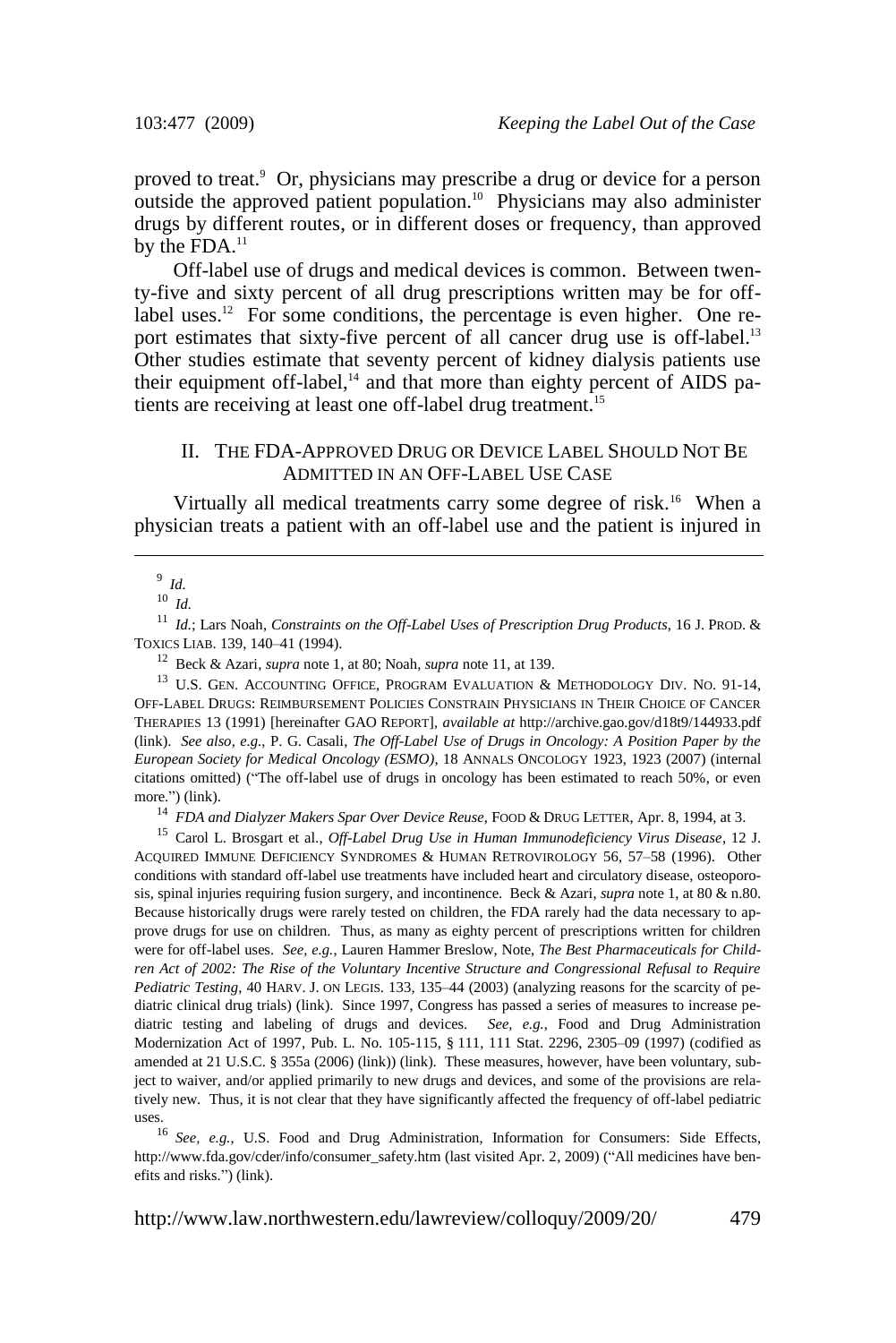the course of that treatment, the patient may sue and contend that the offlabel use was, in and of itself, a violation of the standard of care—that such use was negligent.<sup>17</sup> Undoubtedly, the patient will try to introduce the drug's or device's label as evidence of the physician's alleged negligence.

One recent case reported that "[v]irtually every court addressing [the] question has concluded that the drug's labeling and PDR reference are relevant to the standard of care issue."<sup>18</sup> According to that court, "[s]everal jurisdictions, believing drug manufacturers to be uniquely knowledgeable about the proper use of their products, have held that a drug's labeling or its parallel PDR reference amounts to prima facie evidence of the standard of care as far as the use of that drug is concerned."<sup>19</sup> Nevertheless, "a majority of jurisdictions have determined that a prescription drug's labeling or parallel PDR reference is admissible to prove the standard of care, but only if the plaintiff also introduces other expert testimony regarding the standard of care."20

<span id="page-3-0"></span>Both rationales for admitting drug and device labeling in off-label use cases are incorrect. FDA-approved drug and device labeling is not relevant evidence of the standard of medical care. And even if the labeling offered *some* evidence of that standard, the risk of confusion, prejudice, and undue waste of time would substantially outweigh that marginal relevance.

# *A. The FDA-Approved Label Is Not Relevant Evidence of the Standard of Care*

The plaintiff in a medical malpractice action must prove that the defendant physician failed to meet the standard of care, which in most jurisdictions is the level of skill and knowledge possessed by medical professionals in the same or a similar community.<sup>21</sup> Only evidence that is relevant to establishing the standard of care should be admitted in the plaintiff's case. The FDA-approved label is not relevant evidence of the standard of care in an off-label use case for several reasons.

<sup>17</sup> *See* Paul D. Rheingold & David B. Rheingold, *Offense or Defense? Managing the Off-Label Use Claim*, 37 TRIAL, Mar. 2001, at 52, 52–55.

 $18$  Richardson v. Miller, 44 S.W.3d 1, 15 (Tenn. Ct. App. 2000) [\(link\)](http://www.precydent.com/citation/44/S.W.3d/1). "PDR" refers to the PHYSICIANS' DESK REFERENCE, "an encyclopedia of medications written and published annually and provided to all practicing physicians." *Id.* at 11. The PDR contains the same information drug manufacturers are required to include in their package insert labeling. *Id.*; *see* 21 C.F.R. § 201.100(c)–(d) (2008) [\(link\)](http://edocket.access.gpo.gov/cfr_2008/aprqtr/pdf/21cfr201.100.pdf).

<sup>&</sup>lt;sup>19</sup> Richardson, 44 S.W.3d at 16 (citing cases).

<sup>&</sup>lt;sup>20</sup> *Id.* The treatment of drug and device labels in medical malpractice cases is also discussed in Bird, *supra* not[e 7.](#page-1-0)

<sup>&</sup>lt;sup>21</sup> *See, e.g.*, RESTATEMENT (SECOND) OF TORTS  $\S$  299A (1965) ("[O]ne who undertakes to render services in the practice of a profession or trade is required to exercise the skill and knowledge normally possessed by members of that profession or trade in good standing in similar communities.").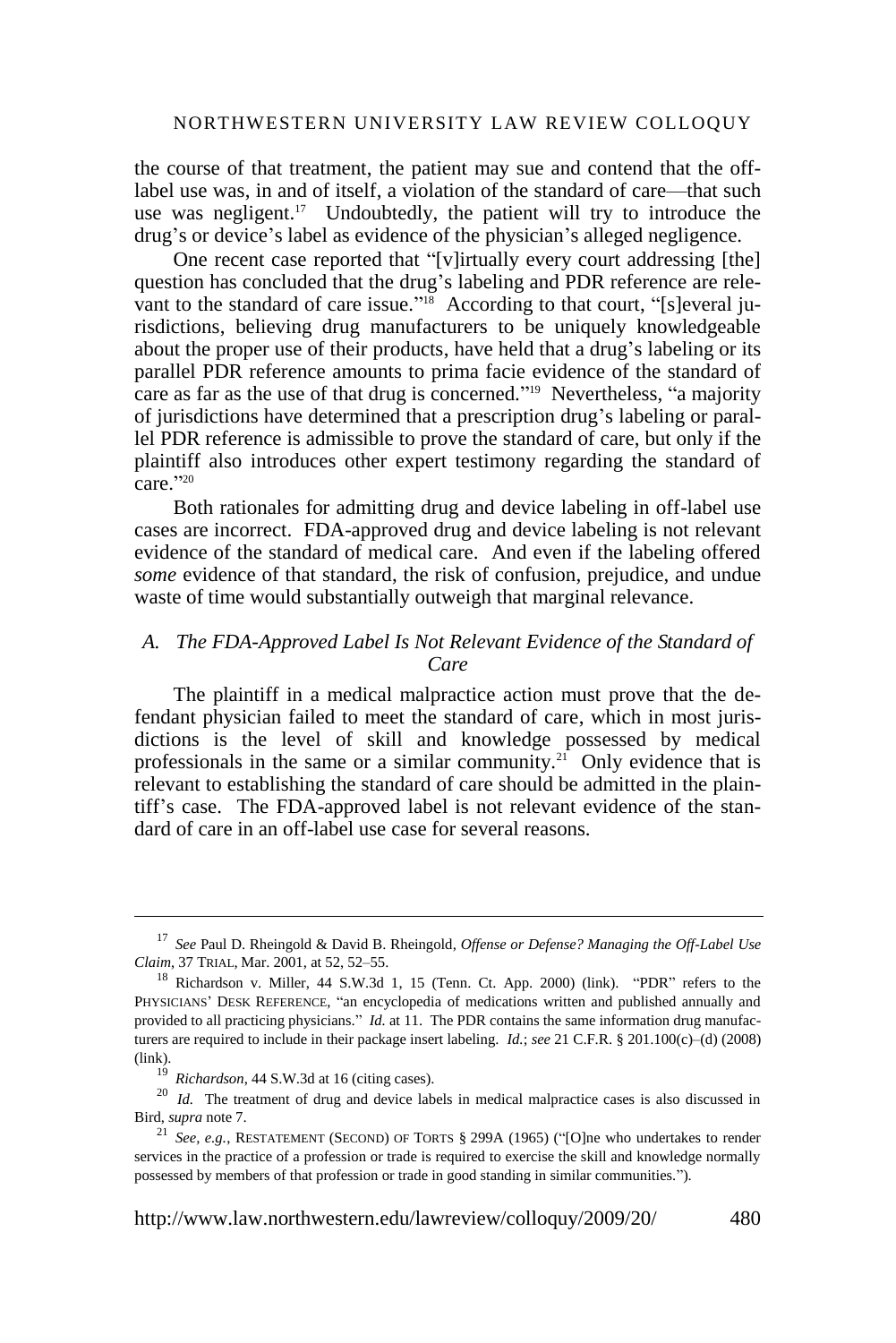# *1. The FDA and Manufacturers Are Not Local Medical Practice Standard Bearers*

Drug and device labeling is a creature of federal regulatory law. The FDA, the creature's master, has repeatedly said it does not regulate the practice of medicine.<sup>22</sup> Accordingly, the FDA has repeatedly confirmed that the absence of a particular use from a drug's or device's approved label has no legal effect on a physician's ability to put the drug or device to that use:

- In a 1972 rulemaking proposal, the FDA stated that a "physician may, as part of the practice of medicine, lawfully prescribe a different dosage for his patient, or may otherwise vary the conditions of use from those approved in the package insert  $\dots$   $\cdot$   $\cdot$   $\cdot$  Thus, "labeling is not intended either to preclude the physician from using his best judgment in the interest of the patient, or to impose liability if he does not follow the package insert."<sup>24</sup>
- In a 1982 *Drug Bulletin*, the FDA stated that federal law "does not  $\dots$  limit the manner in which a physician may use an approved drug. Once a product has been approved for marketing, a physician may prescribe it for uses or in treatment regimens or patient populations that are not included in approved labeling."<sup>25</sup>
- <span id="page-4-0"></span>• In a January 2009 industry guidance document, the FDA stated that "[o]nce a drug or medical device has been approved or cleared by FDA, generally, healthcare professionals may lawfully use or prescribe that

<sup>22</sup> *See, e.g.*, *More Information for Better Patient Care: Hearing on S. 1477 Before the S. Comm. on Labor and Human Resources*, 104th Cong. app. at 82 (1996) (statement of William B. Schultz, Deputy Comm'r for Policy, Food & Drug Admin.), *available at* http://www.fda.gov/ola/1996/s1447.html (arguing that "[t]he legislative history of the Federal Food, Drug, and Cosmetic Act indicates that Congress did not intend FDA to interfere with the practice of medicine," and that "once a drug is approved for marketing, FDA does not generally regulate how, and for what uses, physicians prescribe that drug") [\(link\)](http://www.fda.gov/ola/1996/s1447.html). The United States Supreme Court has reached the same conclusion. *See* Buckman Co. v. Plaintiffs' Legal Comm., 531 U.S. 341, 350 (2001) (stating that "off-label' usage of medical devices (use of a device for some other purpose than that for which it has been approved by the FDA) is an accepted and necessary corollary of the FDA's mission to regulate in this area without directly interfering with the practice of medicine") [\(link\)](http://supreme.justia.com/us/531/341/case.html).

<sup>&</sup>lt;sup>23</sup> Legal Status of Approved Labeling for Prescription Drugs; Prescribing for Uses Unapproved by the Food and Drug Administration, 37 Fed. Reg. 16,503, 16,503 (proposed Aug. 15, 1972) [\(link\)](http://www.pubmedcentral.nih.gov/pagerender.fcgi?artid=1518763&pageindex=1).

<sup>&</sup>lt;sup>24</sup> *Id.* at 16,504. Notwithstanding this clear statement that an off-label use is not unlawful, the FDA also said in the same document that "*labeling*, along with medical articles, tests, and expert opinion, *may constitute evidence of the proper practice of medicine* ...." *Id.* (emphasis added).

 $^{25}$  12 FDA DRUG BULL., Apr. 1982, at 1, 5 [\(link\)](http://www.bioethicswatch.org/pubs/FDA_MedBull.pdf).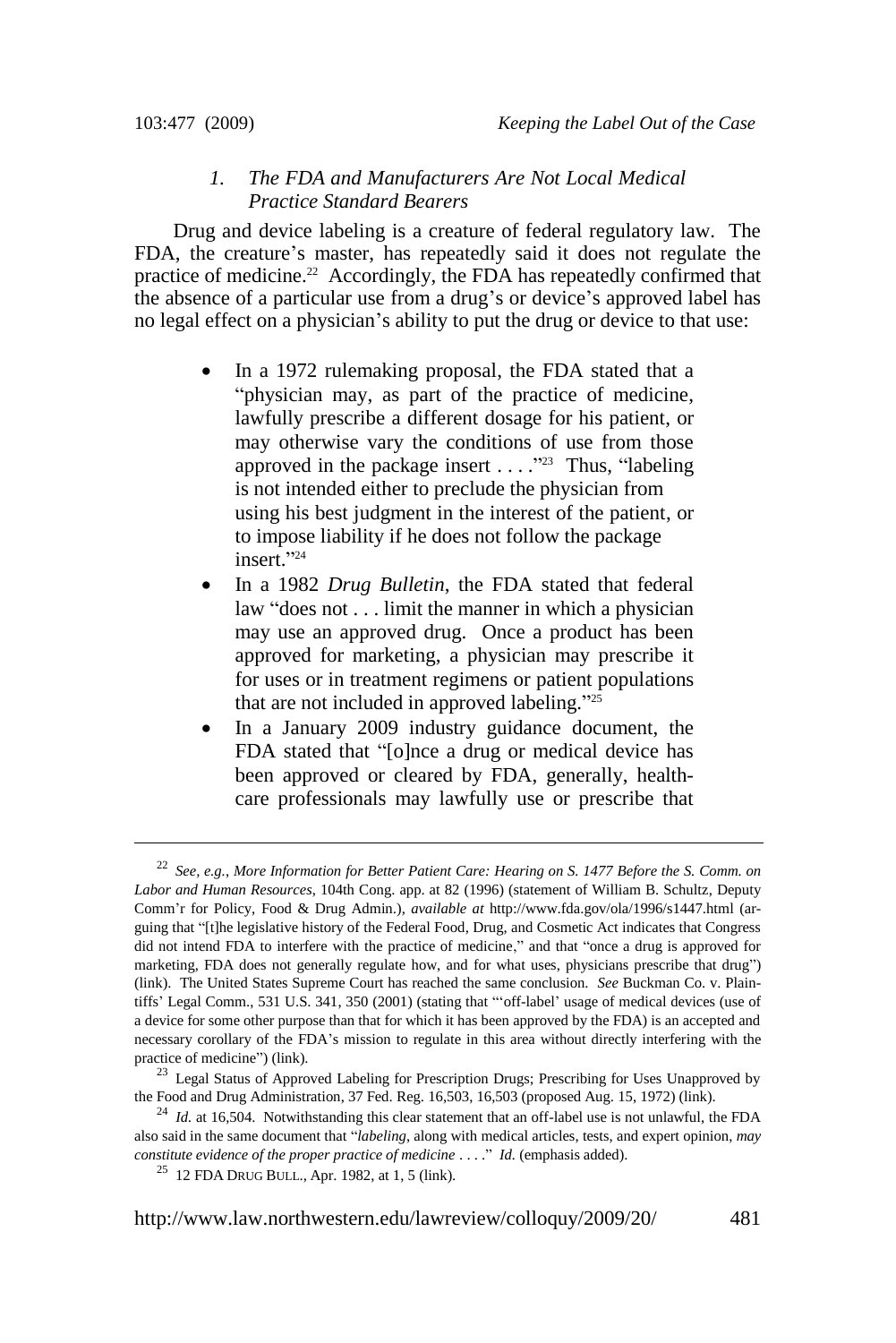<span id="page-5-0"></span>product for uses or treatment regimens that are not included in the product's approved labeling  $\dots$ ."<sup>26</sup>

Congress, too, recognizes that off-label uses are not *per se* improper. Federal law provides that "[n]othing in [the Federal Food, Drug, and Cosmetic Act] shall be construed to limit or interfere with the authority of a health care practitioner to prescribe or administer any legally marketed device to a patient for any condition or disease within a legitimate health care practitioner-patient relationship."<sup>27</sup> Also, Congress requires government insurance programs to pay for certain off-label uses.<sup>28</sup>

Unsurprisingly, federal<sup>29</sup> and state courts<sup>30</sup> are in accord. And, like Congress, many state legislatures have at least tacitly approved certain offlabel uses by requiring insurance companies to cover them.<sup>31</sup>

These positions make sense because the FDA's information-gathering role in the approval process is largely passive and static, relying generally

<sup>28</sup> E.g., 42 U.S.C. § 1395x(t)(2)(A)–(B) (2006) (including off-label indications supported by specified medical publications in Medicare reimbursement program) [\(link\)](http://www4.law.cornell.edu/uscode/html/uscode42/usc_sec_42_00001395---x000-.html).

29 *See, e.g.*, Buckman Co. v. Plaintiffs' Legal Comm*.*, 531 U.S. 341, 350 (2001); Ortho Pharm. Corp. v. Cosprophar, Inc., 32 F.3d 690, 692 (2d Cir. 1994) ("[T]he FDA permits doctors to prescribe drugs for 'off-label' uses.") [\(link\)](http://cases.justia.com/us-court-of-appeals/F3/32/690/633881/); Weaver v. Reagen, 886 F.2d 194, 198 (8th Cir. 1989) ("[T]he fact that FDA has not approved labeling of a drug for a particular use does not necessarily bear on those uses of the drug that are established within the medical and scientific community as medically appropriate.‖) [\(link\)](http://bulk.resource.org/courts.gov/c/F2/886/886.F2d.194.88-2560.html).

30 *See, e.g.*, Sita v. Long Island Jewish-Hillside Med. Ctr*.*, 803 N.Y.S.2d 112, 114 (N.Y. App. Div. 2005) ("Although marketing and promotion of the [treatment] system was not approved by the [FDA] for treating the injured plaintiff's condition, this does not prevent a physician from using the system in an 'off-label' manner.") [\(link\)](http://www.nycourts.gov/decisions/index.shtml); State Bd. of Regents for the Healing Arts v. McDonagh, 123 S.W.3d 146, 150 (Mo. 2003) ("[N]on-FDA-approved, or 'off-label,' use of medications by physicians is not prohibited by the FDA and is generally accepted in the medical profession.‖) [\(link\)](http://www2.nkfust.edu.tw/~chairman/law/class1/paper/4-State%20Bd.%20of%20Registration%20for%20Healing%20Arts%20v.%20McDonagh.doc); Southard v. Temple Univ. Hosp., 781 A.2d 101, 104 (Pa. 2001) ("The FDA does not preclude off-label use of medical devices. To the contrary, while the FDA regulates the marketing and labeling of medical devices, it does not purport to interfere with the practice of medicine.").

31 *E.g.*, ALA. CODE § 27-1-10.1 (LexisNexis 2007) [\(link\)](http://law.onecle.com/alabama/insurance/27-1-10.1.html); CAL. INS. CODE § 10123.195(a) (West 2005) [\(link\)](http://www.leginfo.ca.gov/cgi-bin/displaycode?section=ins&group=10001-11000&file=10110-10127.18); CONN. GEN. STAT. ANN. §§ 38a-492b(a) [\(link\)](http://www.cga.ct.gov/2005/pub/Chap700c.htm#Sec38a-492b.htm), 38a-518b(a) [\(link\)](http://www.cga.ct.gov/2005/pub/Chap700c.htm#Sec38a-518b.htm) (West 2007); FLA. STAT. ANN. § 627.4239(2)(a) (West 2005) [\(link\)](http://www.flsenate.gov/Statutes/index.cfm?App_mode=Display_Statute&Search_String=&URL=Ch0627/SEC4239.HTM&Title=-%253E2008-%253ECh0627-%253ESection%204239#0627.4239); 5 ILL. COMP. STAT. ANN. 375/6.4 (West 2005) [\(link\)](http://www.ilga.gov/legislation/ilcs/ilcs3.asp?ActID=120&ChapAct=5%26nbsp%3BILCS%26nbsp%3B375%2F&ChapterID=2&ChapterName=GENERAL+PROVISIONS&ActName=State+Employees+Group+Insurance+Act+of+1971.); MICH. COMP. LAWS ANN. §§ 500.3406e [\(link\)](http://law.justia.com/michigan/codes/mcl-chap500/mcl-500-3406e.html), 500.3616a [\(link\)](http://law.justia.com/michigan/codes/mcl-chap500/mcl-500-3616a.html) (West 2002); MO. ANN. STAT. §§ 376.429(3) [\(link\)](http://www.moga.mo.gov/statutes/c300-399/3760000429.htm), 376.1361(11) [\(link\)](http://www.moga.mo.gov/statutes/C300-399/3760001361.htm) (West 2002 & Supp. 2009); N.H. REV. STAT. ANN. §§ 415:6-g [\(link\)](http://gencourt.state.nh.us/rsa/html/XXXVII/415/415-6-g.htm), 415:18-j [\(link\)](http://gencourt.state.nh.us/rsa/html/XXXVII/415/415-18-j.htm) (LexisNexis 2009); N.J. STAT. ANN. § 26:1A-36.9 (West 2007) [\(link\)](http://lis.njleg.state.nj.us/cgi-bin/om_isapi.dll?clientID=184415&Depth=2&depth=2&expandheadings=on&headingswithhits=on&hitsperheading=on&infobase=statutes.nfo&record=%7B9D94%7D&softpage=Doc_Frame_PG42); OHIO REV. CODE ANN. § 1751.66(A) (West Supp. 2008) [\(link\)](http://codes.ohio.gov/orc/1751.66); OKLA. STAT. ANN. tit. 63, §§ 1-2604, 1-2605 (West 2004) [\(link\)](http://www.lsb.state.ok.us/); R.I. GEN. LAWS § 27-55-2 (2008) [\(link\)](http://www.rilin.state.ri.us/Statutes/TITLE27/27-55/27-55-2.htm); VA. CODE ANN. § 38.2-3407.5 (2007) [\(link\)](http://law.justia.com/virginia/codes/toc3802000/38.2-3407.5.html).

<sup>&</sup>lt;sup>26</sup> FOOD & DRUG ADMIN., GUIDANCE FOR INDUSTRY: GOOD REPRINT PRACTICES FOR THE DISTRIBUTION OF MEDICAL JOURNAL ARTICLES AND MEDICAL OR SCIENTIFIC REFERENCE PUBLICATIONS ON UNAPPROVED NEW USES OF APPROVED DRUGS AND APPROVED OR CLEARED MEDICAL DEVICES 3 (2009) [hereinafter FDA, UNAPPROVED NEW USES REPRINT GUIDANCE], *available at* http://www.fda.gov/OHRMS/DOCKETS/98fr/FDA-2008-D-0053-gdl.pdf [\(link\)](http://www.fda.gov/OHRMS/DOCKETS/98fr/FDA-2008-D-0053-gdl.pdf). It is particularly anomalous to admit the drug's labeling taken from the PDR, as some courts have done, because that publication recognizes that the FDA-approved labeling it contains does not "limit the manner in which a physician may use an approved drug." *Foreword* to PHYSICIANS' DESK REFERENCE (62d ed. 2008).

 $27$  21 U.S.C. § 396 (2006) [\(link\)](http://www4.law.cornell.edu/uscode/html/uscode21/usc_sec_21_00000396----000-.html).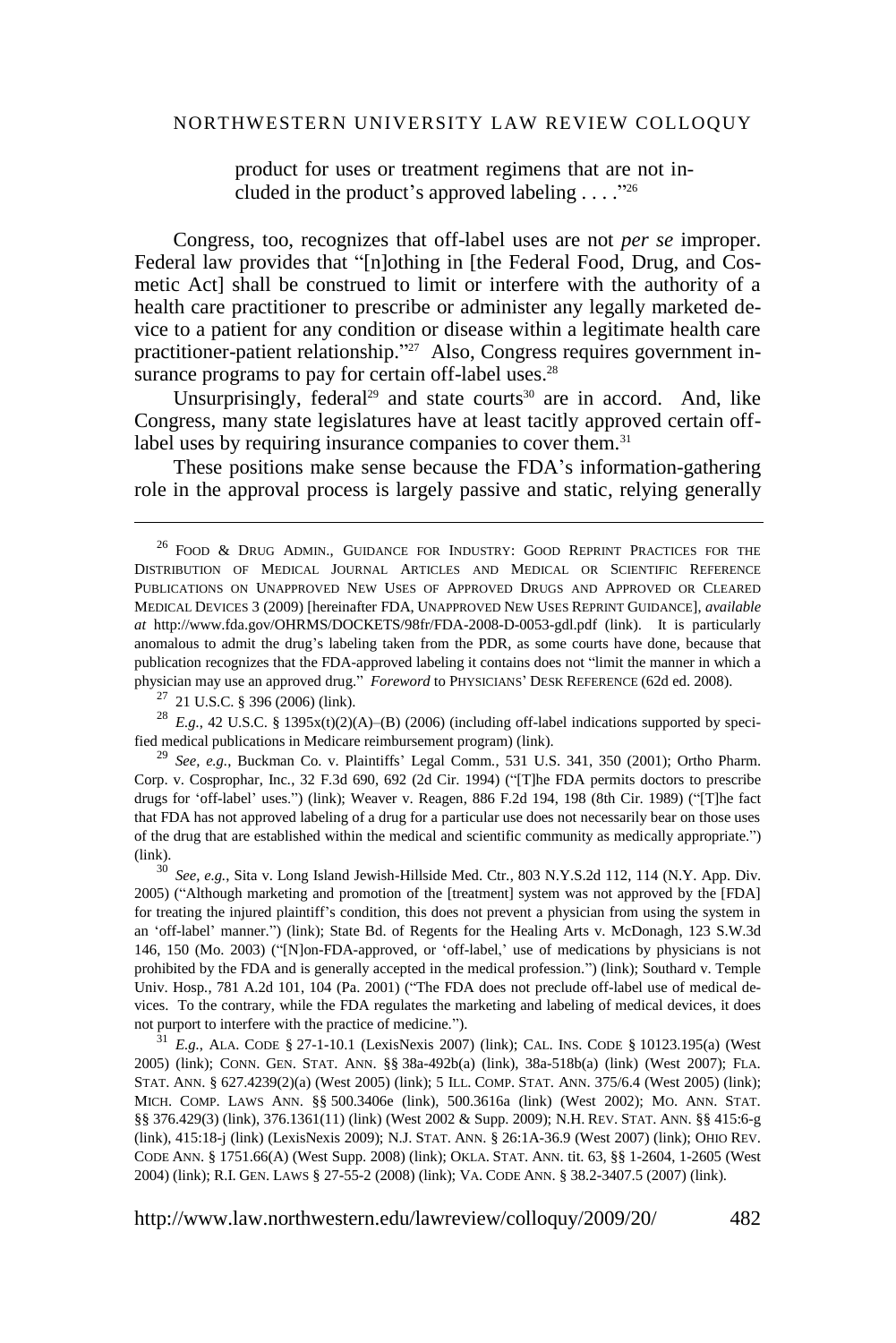on only data that exists when approval is sought and for indications that the manufacturer chooses to pursue.<sup>32</sup> A physician, by contrast, has "access to new information on drugs through the medical literature, scientific meetings, postgraduate courses, and professional contacts with colleagues."33 Thus, "[t]he package insert is not intended under the law to serve as a totally current repository of all such information."34

Drug and device manufacturers likewise are not attempting to define the standard of care. They prepare labeling to get their products approved and to market.<sup>35</sup> Thus, courts have found that "[t]he purposes behind the [information a drug or device manufacturer provides about a product] render its contents ill-suited to serve as prima facie evidence of a standard of care; they seek to cover a wide range of concerns not always directed at a diagnosis and course of treatment."36

# <span id="page-6-0"></span>*2. There Are Many Reasons, Unrelated to Standards of Care, Why a Use May Not Be Indicated "On Label"*

The uses indicated in a drug's or device's FDA-approved labeling are not evidence that another use is outside the standard of care because there are compelling reasons why a widely accepted and demonstrably safe and effective use for a drug or device may be omitted. For one, science advances more quickly than regulation.<sup>37</sup> Physicians may discover the bene-

35 *E.g.*, Arnold v. Lee, No. 05-0651, 2006 WL 1410161, at \*4 (Iowa Ct. App. May 24, 2006) (stating that "the manufacturer has its own reasons for the information contained in the package inserts," which "are not limited to altruism or the education of the medical community"). *See also* Bird, *supra* note [7,](#page-1-0) at 416 (noting that the American Medical Association "has repeatedly alleged that inserts are an inadequate standard for medical practice, pointing to the inconsistent purposes served by the document—advertising for the manufacturer, regulation by the government, and information for the doctor").

 $32$  An FDA official has observed that, in some cases, the existing data regarding an off-label use is sufficiently comprehensive that the use "could be approved by FDA if the sponsor would simply compile the existing literature and submit it to us.‖ *More Information for Better Patient Care: Hearing on S. 1477 Before the S. Comm. on Labor & Human Res.*, 104th Cong. app. at 88 (1996) (statement of William B. Schultz, Deputy Comm'r for Policy, Food & Drug Admin.), *available at* http://www.fda.gov/ola/1996/s1447.html [\(link\)](http://www.fda.gov/ola/1996/s1447.html).

<sup>&</sup>lt;sup>33</sup> Labeling for Prescription Drugs Used in Man: Proposed Format of Prescription-Drug Advertisements, 40 Fed. Reg. 15,392, 15,394 (proposed Apr. 7, 1975).

<sup>34</sup> *Id.* Courts have also recognized the limitation. *See, e.g.*, United States v. Evers, 453 F. Supp. 1141, 1149 (M.D. Ala. 1978) ("It is well-recognized that a package insert may not contain the most up-to-date information about a drug . . . .") [\(link\)](http://www.circare.org/foia2/evers.pdf). After the FDA approves a drug or device for an indicated use, it continues to monitor adverse events and may withdraw its approval if it determines that the drug or device is not safe for that use. *See, e.g.*, 21 C.F.R. §§ 314.80 [\(link\)](http://edocket.access.gpo.gov/cfr_2008/aprqtr/pdf/21cfr314.80.pdf), 314.150 [\(link\)](http://edocket.access.gpo.gov/cfr_2008/aprqtr/pdf/21cfr314.150.pdf) (2008). The FDA will not, however, act to approve a new use unless the manufacturer submits the appropriate supporting information. *See supra* note 32 and accompanying text.

<sup>36</sup> Spensieri v. Lasky, 723 N.E.2d 544, 548 (N.Y. 1999) (internal citations omitted) [\(link\)](http://www.nycourts.gov/decisions/index.shtml).

<sup>37</sup> *E.g.*, Sidney A. Shapiro, *Limiting Physician Freedom to Prescribe a Drug for Any Purpose: The Need for FDA Regulation*, 73 NW. U. L. REV. 801, 811 (1978) (observing that off-label uses "are unlikely ever to be eliminated since there is an unavoidable lag between the time a new use for a drug is discovered and the time that use is approved by the FDA"). Indeed, a manufacturer may not even start the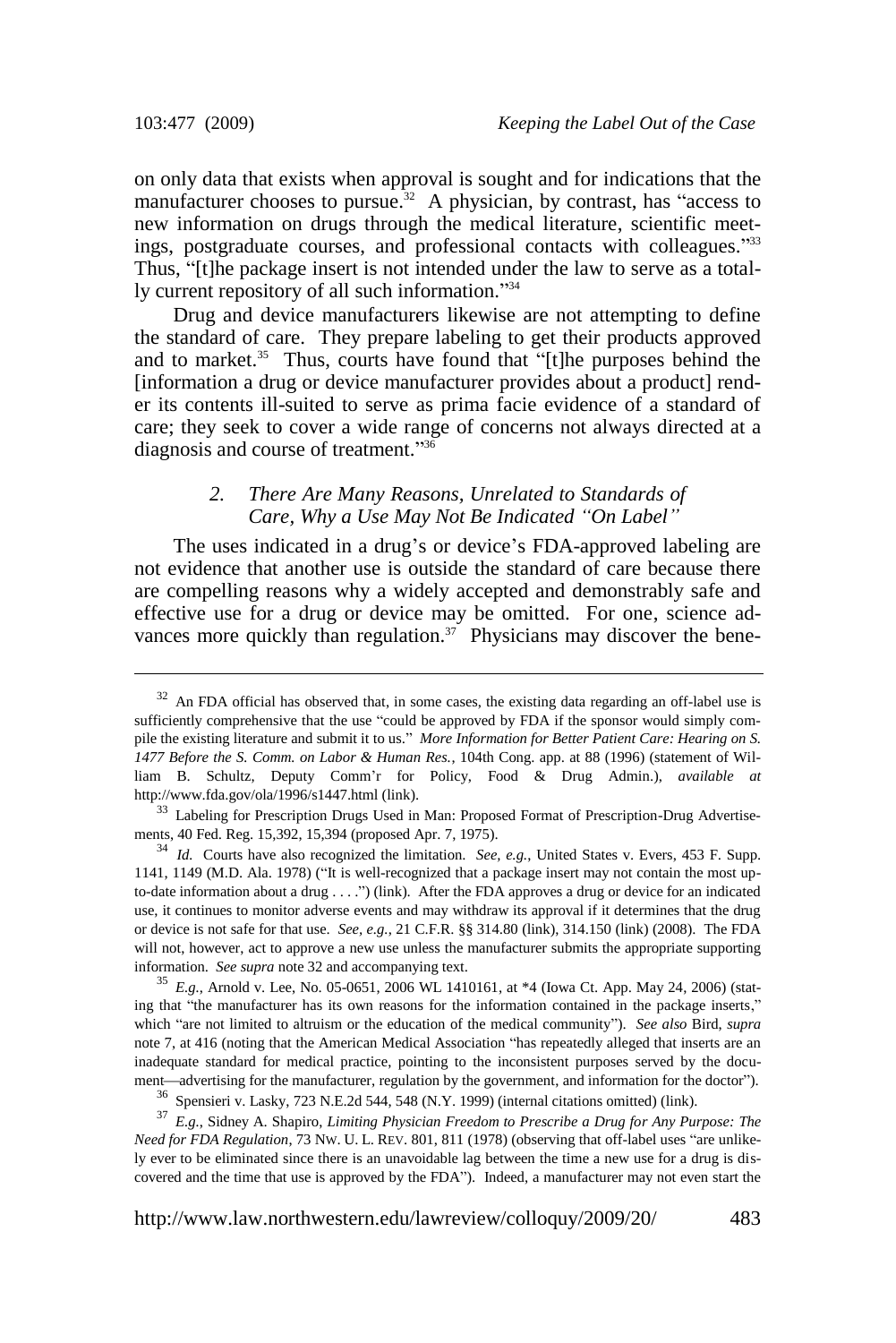fits of an off-label use and share those benefits with others, through journals, presentations, and professional associations, long before the FDA approves the use.<sup>38</sup>

Even if science and regulation advanced at the same rate, however, there are several reasons why much standard of care medicine would still not be reflected in drug or device labeling.<sup>39</sup> First, "[b] ecause of the time and expense of obtaining FDA approval of new uses for an already approved drug, drug manufacturers frequently do not voluntarily request FDA approval for a new use unless the change in the labeling will pay for itself in increased profits."<sup>40</sup> Self-funding label changes are particularly unlikely when the drug's or device's patent is nearing expiration (thus exposing the drug or device to generic competition) $41$  and when the market for the offlabel use is small. $42$ 

Second, drug and device manufacturers have limited research and development dollars, and they may decide those dollars are better spent pursuing groundbreaking new therapies than seeking approval for new uses of products already being sold.<sup>43</sup>

Third, limited resources may also make it difficult for manufacturers to find researchers willing to perform the clinical trials necessary to obtain FDA approval for the new use. When the off-label use to be investigated is already widely accepted, researchers may find the investigation to be "at least uninteresting, if not a waste of time."<sup>44</sup>

<span id="page-7-1"></span>Fourth, when the off-label use is already widely accepted as beneficial, the availability of researchers may also be limited by ethical constraints: ―The conflict between the patient's therapeutic needs and the needs of the experimental trial [such as supplying placebos to the control group of afflicted subjects] poses ethical problems which may deter a physician from acting as an investigator."<sup>45</sup>

41 *See* GAO REPORT, *supra* not[e 13,](#page-2-1) at 11 n.2.

<sup>42</sup> See, e.g., Beck & Azari, *supra* not[e 1,](#page-0-0) at 80 n.80 (observing that "[m]ost diseases afflicting fewer than 200,000 Americans" do not have FDA-labeled treatments).

43 Noah, *supra* not[e 11,](#page-2-0) at 145.

<span id="page-7-0"></span> $\overline{\phantom{a}}$ 

44 David A. Kessler, *Regulating the Prescribing of Human Drugs for Nonapproved Uses Under the Food, Drug, and Cosmetic Act*, 15 HARV. J. ON LEGIS. 693, 730 (1978).

45 *Id.*; *see* Jennifer A. Henderson & John J. Smith, *Realizing the Potential for Biomarkers in Imaging: Background and Legal Basis*, 60 FOOD & DRUG L.J. 511, 515–16 (2005) [\(link\)](http://radiology.rsnajnls.org/cgi/content/full/227/3/633).

testing required to support FDA approval for a new use until after that use becomes the medically accepted standard. *Id.* 

<sup>38</sup> *See* 12 FDA DRUG BULL., *supra* note [25,](#page-4-0) at 5.

<sup>39</sup> *See* Stuart L. Nightingale, *Off-Label Use of Prescription Drugs*, 68 AM. FAM. PHYSICIAN 425, 425–26 (2003) [\(link\)](http://www.aafp.org/aft/20030801/editorials.html).

<sup>40</sup> Richardson v. Miller, 44 S.W.3d 1, 12 (Tenn. Ct. App. 2000). The General Accounting Office similarly observed that, when an off-label use is proven effective, "the manufacturer can ask the FDA to make a formal change in the label that would reflect the expanded benefits of the drug. However, representatives from the pharmaceutical industry characterize this process as cumbersome, time-consuming, and expensive compared to the payoff for a company." GAO REPORT, *supra* not[e 13,](#page-2-1) at 11 n.2.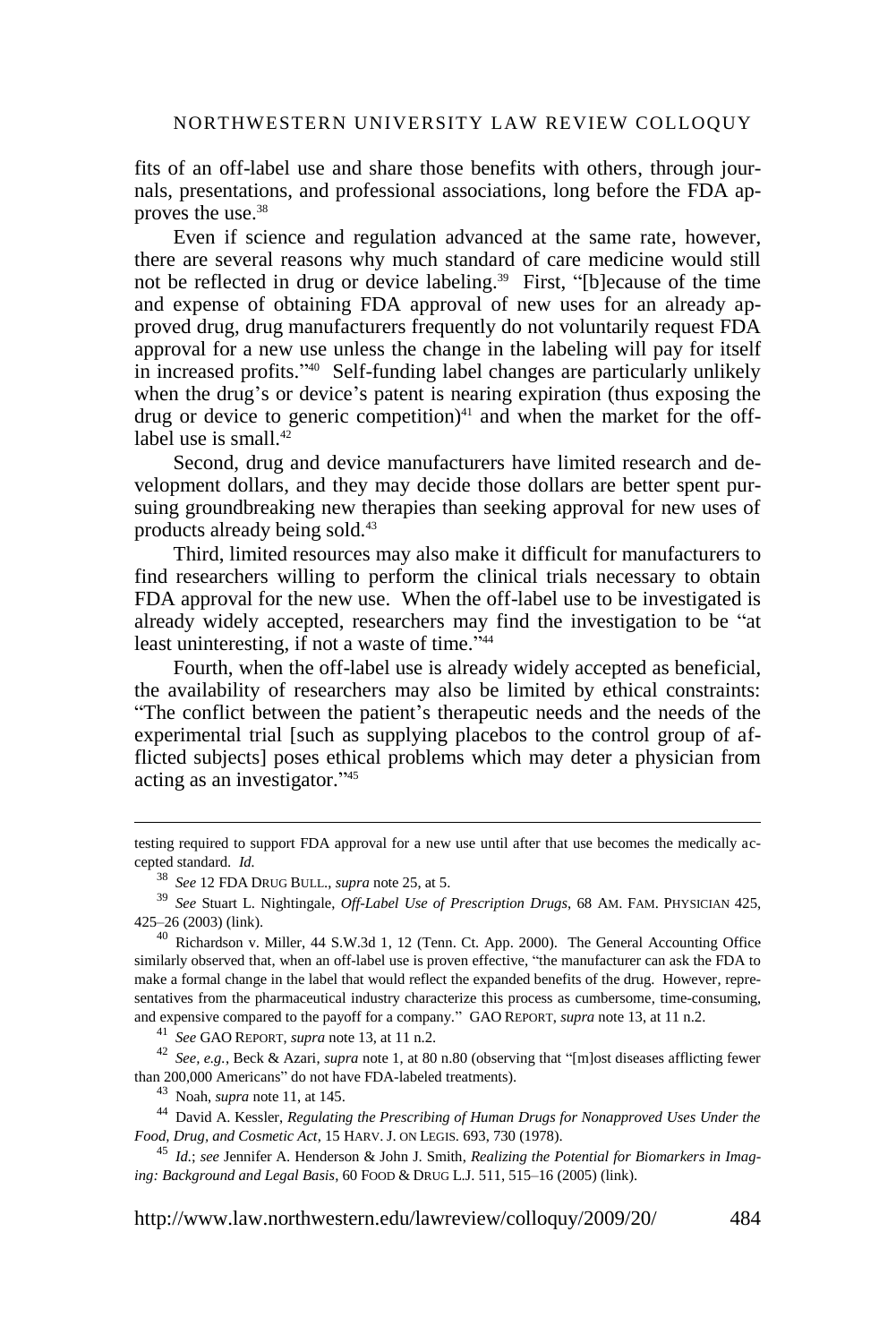Fifth, when the off-label use is already the standard of care for a particular disease or condition, it may be difficult to find a traditional control group, because most people afflicted with the disease or condition are already receiving the off-label treatment that is to be studied.<sup>46</sup>

Sixth, if a manufacturer seeks approval for a new use, the FDA may choose to revisit the entire label. $47$  If the original label resulted from compromise between the manufacturer and the FDA, the manufacturer may wish not to reopen these negotiations.<sup>48</sup>

Congress's efforts to induce manufacturers to seek FDA approval for off-label uses have not entirely cured these disincentives. Although manufacturers are not permitted to market a drug for off-label use, the 1997 Food and Drug Administration Modernization Act allowed manufacturers to disseminate certain scientific literature about an off-label use if the manufacturer had submitted, or certified that it would submit, a supplemental application seeking FDA approval for the use.<sup>49</sup> The statute permitted manufacturers to disseminate information without submitting, or promising to submit, a supplemental application, however, when it would be "economically prohibitive . . . to conduct the studies necessary to submit a supplemental application for the [off-label] use.<sup> $250$ </sup> And, of course, manufacturers willing to rely on the medical community to spread the word about a particular off-label use would not subject themselves to this rule. In any case, this provision and its implementing regulations expired in  $2006$ <sup>51</sup> The FDA recently issued an industry guidance statement on the topic, which suggests that manufacturers may continue to disseminate certain types of literature about off-label uses, but without requiring manufacturers to submit, or promise to submit, a supplemental application for FDA approval of those  $\arcsin 52$ 

Thus, there are many reasons—unrelated to the standard of care—why certain uses of a drug or device would not be indicated in the FDAapproved labeling.

<sup>46</sup> Henderson & Smith, *supra* not[e 45,](#page-7-0) at 515–16.

<sup>47</sup> Shapiro, *supra* not[e 37,](#page-6-0) at 812 n.77.

<sup>48</sup> *Id.*; *see* Kessler, *supra* not[e 44,](#page-7-1) at 723–24.

<sup>49</sup> *See* Pub. L. No. 105-115, § 401(a), 111 Stat. 2296, 2356–63 (1997) (codified as amended at 21 U.S.C. §§ 360aaa–360aaa-6) (expired 2006) [\(link\)](http://www.fda.gov/CDER/guidance/105-115.htm#SEC.%20401).

 $50$  21 C.F.R. § 99.205(b) (2008) [\(link\)](http://edocket.access.gpo.gov/cfr_2008/aprqtr/pdf/21cfr99.205.pdf). To qualify for this exemption, the manufacturer must explain why the data in the disseminated study are not sufficient to support the supplemental application and present evidence that the cost of the studies necessary to support the supplemental application exceeds the expected net revenues from the off-label use. *Id.* § 99.205(b)(1)(i)–(ii).

<sup>&</sup>lt;sup>51</sup> Food and Drug Administration Modernization Act, § 401(e), 111 Stat. at 2364 [\(link\)](http://www.fda.gov/CDER/guidance/105-115.htm#SEC.%20401); FDA, UNAPPROVED NEW USES REPRINT GUIDANCE, *supra* not[e 26,](#page-5-0) at 2.

<sup>52</sup> FDA, UNAPPROVED NEW USES REPRINT GUIDANCE, *supra* not[e 26,](#page-5-0) at 2–6.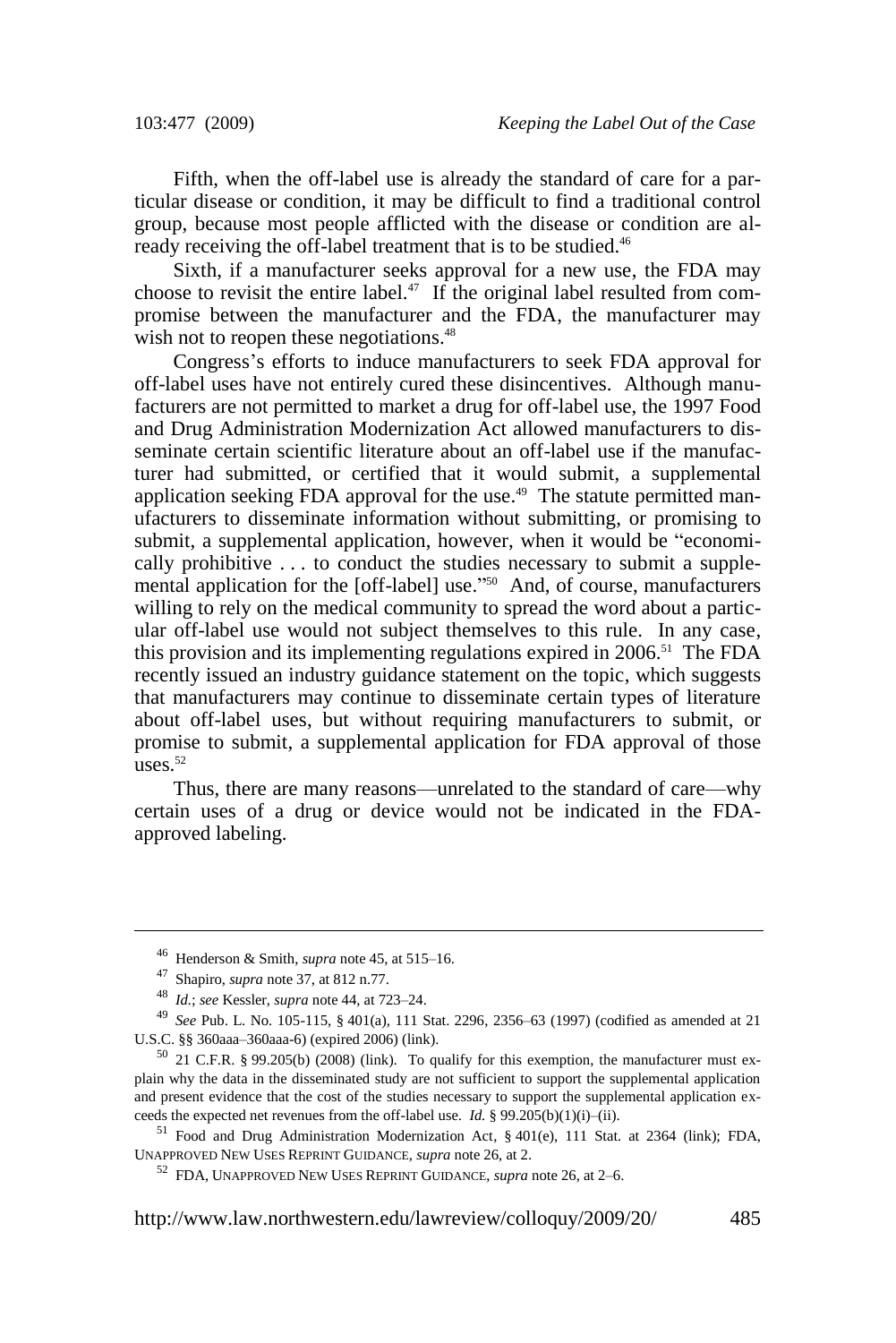# *3. Off-Label Use May Actually Be the Standard of Care*

An FDA-approved label should not be admissible as evidence of the standard of care because the FDA, as well as leading medical authorities and courts, have recognized that an off-label use may well be the safest, most effective, state-of-the-art treatment. Indeed, the off-label use may itself constitute the standard of care. For example:

- The FDA, in an industry guidance document, which represents the FDA's "current thinking," observes that "off-label uses or treatment regimens . . . may even constitute a medically recognized standard of care."<sup>53</sup>
- The General Accounting Office's Director of Health Services Quality and Public Health Issues testified to a congressional subcommittee that "a drug given offlabel may have been proven to be safer and more beneficial than any drug labeled for that disease."<sup>54</sup>
- Courts have found that "[b]ecause the pace of medical discovery runs ahead of the FDA's regulatory machinery, the off-label use of some drugs is frequently considered to be 'state-of-the-art' treatment." Indeed, "[i]n some circumstances, an off-label use of a particular drug or device may even define the standard of care."<sup>55</sup>
- According to the vice president of the American Medical Association, "'[i]n some cases, if you didn't use the drug in the off-label way you'd be guilty of malpractice.''<sup>56</sup>

Neither the FDA nor manufacturers intend to set the standard of care for medical malpractice purposes in drug and device labeling. There are many reasons why uses that conform to the standard of care may be omitted from an FDA-approved label. An FDA-approved label's silence as to a particular use is therefore evidence of nothing in an off-label medical malpractice case.

<sup>53</sup> *Id.* at 3.

<sup>54</sup> *Off-Label Drug Use and FDA Review of Supplemental Drug Applications: Hearing Before the Subcomm. on Human Resources and Intergovernmental Relations of the H. Comm. on Government Reform and Oversight*, 104th Cong. 12 (1996) (statement of Sarah F. Jaggar, Director of Health Services Quality and Public Health Issues, Health, Education, and Human Services Division, Gen. Accounting Office) [\(link\)](http://www.access.gpo.gov/congress/house/pdf/104hrg/44757.pdf).

<sup>55</sup> *E.g.*, Richardson v. Miller, 44 S.W.3d 1, 13 n.11 (Tenn. Ct. App. 2000).

<sup>56</sup> Fran Kritz, *FDA Seeks to Add Drugs' New Uses to Labels*, WASH. POST, Mar. 29, 1994, at Z11.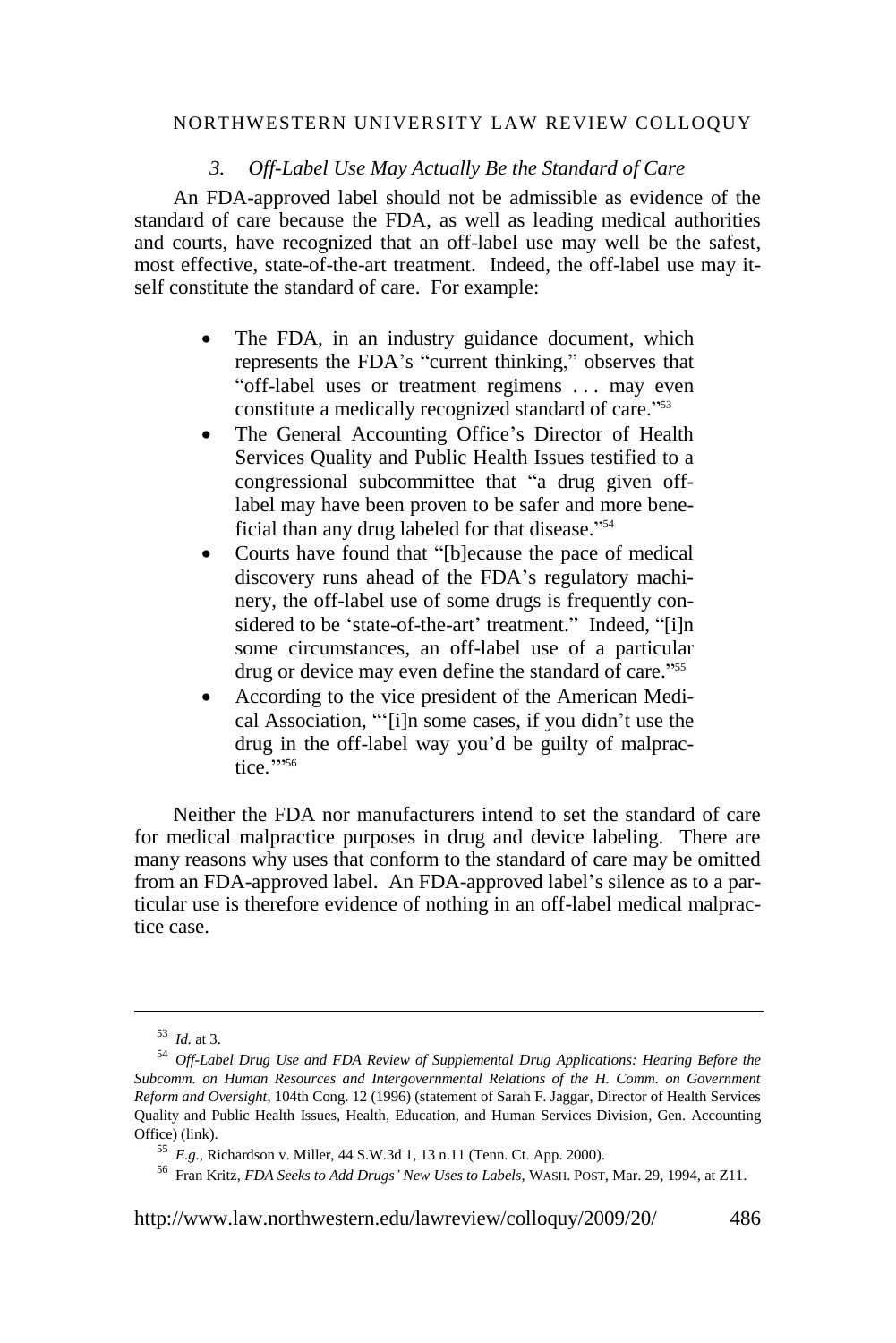# *B. Admitting Drug and Device Labels Poses a Substantial Risk of Prejudice and Confusion*

Some courts have admitted FDA-approved drug and device labels as "some evidence" of the standard of care.<sup>57</sup> For all the reasons explained above, those courts decided wrongly. But even if FDA-approved labels had *some* evidentiary value in an off-label use case, that value would be outweighed by the significant risk of prejudice, confusion, and time-wasting that its admission would cause.<sup>58</sup>

Indeed, just the terminology associated with off-label use poses the risk of prejudice and confusion. Uses of drugs and devices not indicated on the drug's or device's labeling can be called "unapproved," "unlabeled," "offlabel," or "extra-label."<sup>559</sup> As the FDA itself recognized, "[t]he term 'unapproved uses' is, to some extent, misleading. It includes a variety of situations ranging from unstudied to thoroughly investigated drug uses."<sup>60</sup>

Consumer survey data confirm these risks. According to a 2006 *Wall Street Journal/Harris Interactive Health-Care* Poll, fifty percent of adults in the United States (out of 3,018 surveyed) believe that, once a drug is approved by the FDA, a physician may prescribe the drug for only the FDAapproved uses; another twenty-five percent were unsure.<sup>61</sup> A trial laden with references to "unapproved" uses would also inappropriately pander to jurors' views that off-label uses should not be permitted. The same survey found that nearly half of respondents believe that physicians should not be allowed to prescribe a drug to treat diseases other than the diseases indicated in the FDA-approved labeling for that drug. $62$  More respondents disagreed than agreed that "[d]octors should be allowed to decide which prescription drug treatments to use with their patients regardless of what diseases they have or have not been approved for by the FDA.<sup>763</sup> And sixty-two percent of respondents agreed that "[p]rescription drug use for unapproved medical conditions should be prohibited except as part of the clinical research trial."<sup>64</sup>

<sup>57</sup> *See, e.g.*, *supra* not[e 20](#page-3-0) and accompanying text.

<sup>58</sup> *See* FED. R. EVID. 403 [\(link\)](http://www.law.cornell.edu/rules/fre/rules.htm#Rule403).

<sup>&</sup>lt;sup>59</sup> Citizen Petition Regarding the Food and Drug Administration's Policy on Promotion of Unapproved Uses of Approved Drugs and Devices; Request for Comments, 59 Fed. Reg. 59,820, 59,820 (Nov. 18, 1994) [\(link\)](http://frwebgate1.access.gpo.gov/cgi-bin/TEXTgate.cgi?WAISdocID=199077235469+0+1+0&WAISaction=retrieve).

<sup>60</sup> 12 FDA DRUG BULL., *supra* not[e 25,](#page-4-0) at 5.

<sup>&</sup>lt;sup>61</sup> Harris Interactive News Room, U.S. Adults Ambivalent About the Risks and Benefits of Off-Label Prescription Drug Use (Dec. 7, 2006), http://www.harrisinteractive.com/news/allnewsbydate.asp?NewsID=1126 [\(link\)](http://www.harrisinteractive.com/news/allnewsbydate.asp?NewsID=1126).

<sup>62</sup> *Id.*

<sup>63</sup> *Id.*

<sup>64</sup> *Id.*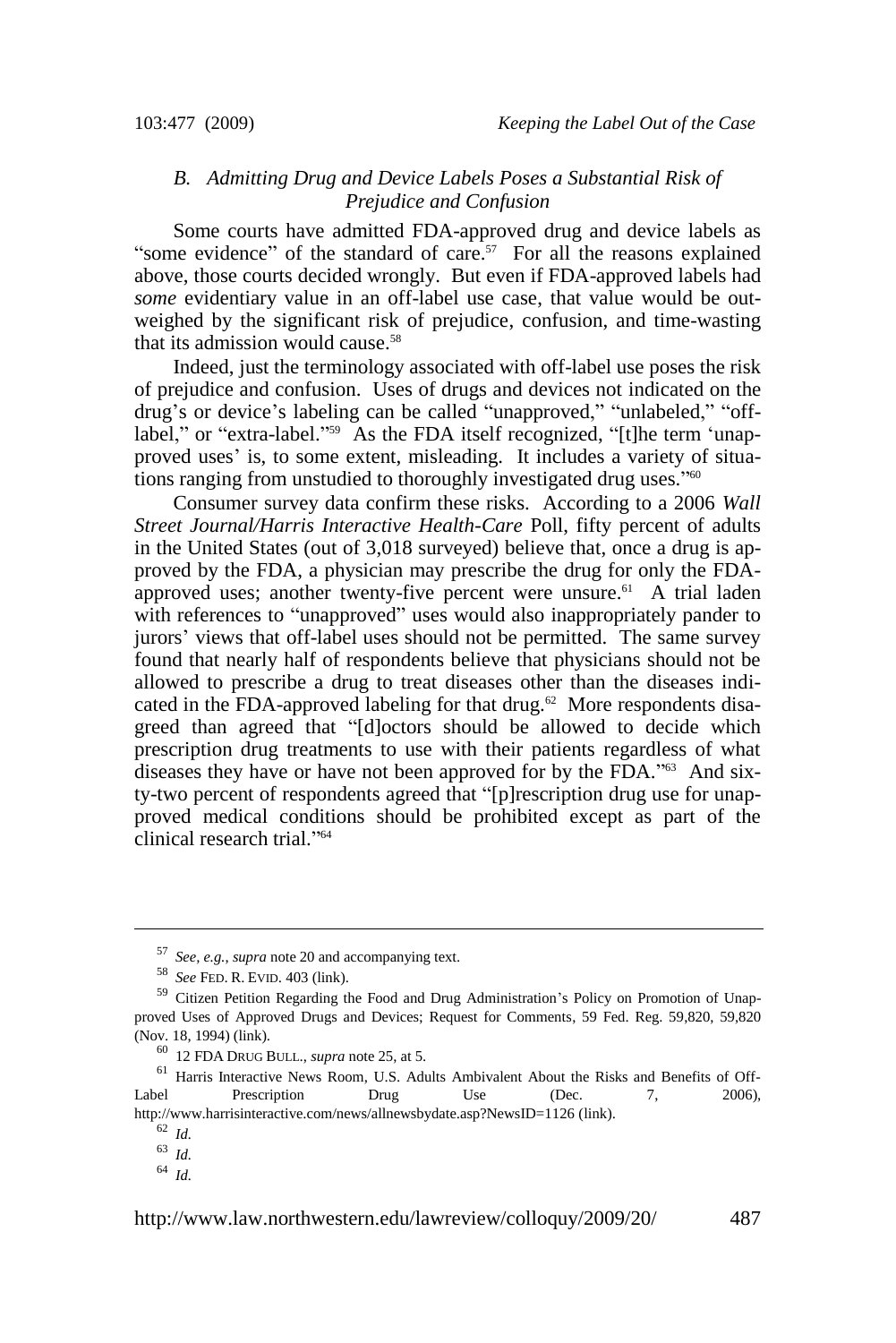These 2006 results confirm the results of a similar survey conducted in 2004.<sup>65</sup> Together, these surveys demonstrate that public misconception and distrust about off-label use is common and deep-seated.

At least one court has, without the benefit of this type of survey data, concluded that the risk of confusion and prejudice could be adequately addressed through cross-examination and jury instructions.<sup>66</sup> But if either of those were a panacea, then Federal Rule of Evidence 403 and its state law analogues, which exclude evidence likely to confuse and more prejudicial than probative, would not be necessary. And the Harris Poll results demonstrate the sort of "widely held prejudice"<sup>67</sup> that courts have relied on to exclude evidence under those rules.<sup>68</sup>

Evidence that a particular use is off-label should also be excluded to avoid wasting time.<sup>69</sup> Consider, for example, the case in which the plaintiff relies exclusively on the off-label nature of the use as proof of malpractice. If the physician's expert witness will testify that the off-label use was, in fact, the state-of-the-art treatment, and the judge will instruct the jury that an off-label use is not negligence *per se*, then the label would come in, only to be refuted by evidence that the physician and court hope will erase the label's effect on the jurors. This wastes time and may breed confusion.

Even if the plaintiff offered expert testimony in addition to the product label to establish the standard of care, admitting the label would waste time. In a field such as oncology, for example, <sup>70</sup> the plaintiff would offer the label and the defense expert would testify that most treatments are off-label and so the uses indicated on the label are far removed from the standard of care. The physician in that type of case may or may not have committed malpractice, but admitting the label consumes time without giving the jury useful information.

#### **CONCLUSION**

Drug and device labels reflect competing regulatory and commercial interests. Because they are frozen in time, they may not reflect advances in

 $65$  The 2004 survey asked the same questions as the 2006 survey. Harris Interactive News Room, Many People Think that Drugs Should Only Be Prescribed Per FDA-Approved Use, Not for Off-Label Use (Jun. 9, 2004), http://www.harrisi.org/news/allnewsbydate.asp?NewsID=808 [\(link\)](http://www.harrisi.org/news/allnewsbydate.asp?NewsID=808). The chairman of the Harris Poll observed that these results indicated "massive public ignorance of "off-label prescribing,""" and that, notwithstanding the "several strong arguments in favor of off-label prescribing, . . . these data suggest that it is a potentially risky issue for both physicians and the pharmaceutical industry' . . . . *d.* 

<sup>66</sup> Richardson v. Miller, 44 S.W.3d 1, 22 (Tenn. Ct. App. 2000).

 $^{67}$  United States v. Kott, No. 3:07-cr-00056 JWS, 2007 WL 2461930, at  $*2$  (D. Alaska Aug. 29, 2007).

<sup>68</sup> *See, e.g.*, *id.* (excluding evidence that legislator had filed previous false *per diem* claims because it "would tend to support the widely held prejudice that many legislators are entirely corrupt").

<sup>69</sup> *See* FED. R. EVID. 403.

<sup>70</sup> See *supra* not[e 13](#page-2-1) and accompanying text.